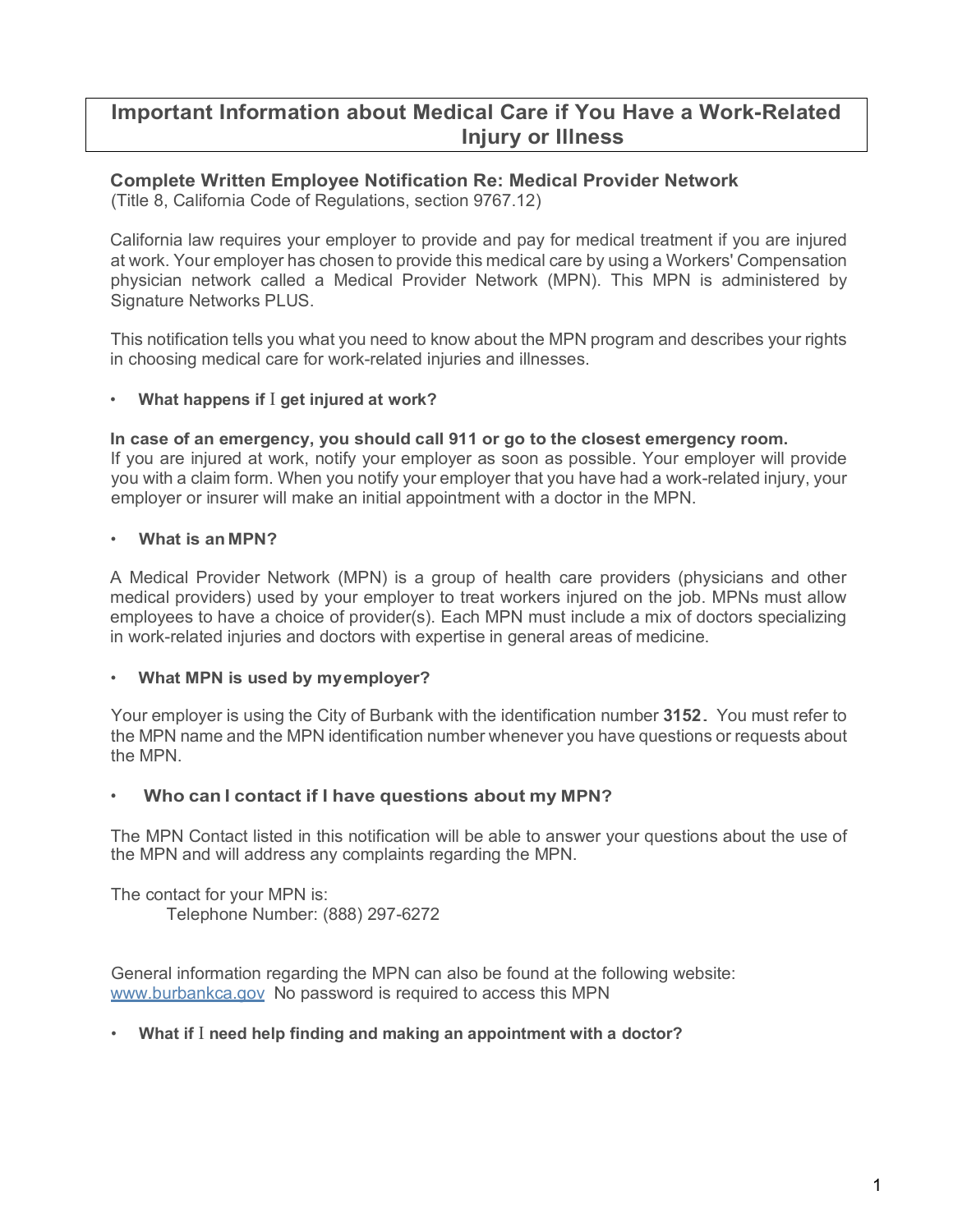The MPN's Medical Access Assistant will help you find available MPN physicians of your choice and can assist you with scheduling and confirming physician appointments. The Medical Access Assistant is available to assist you Monday through Saturday from 7am-8pm (Pacific) and schedule medical appointments during doctors' normal business hours. Assistance is available in English and in Spanish.

The contact information for the Medical Access Assistant is: Toll Free Telephone Number: (888)297-6272 Fax Number: (562)279-7601 Email Address: [COBMAA@Burbankca.gov](mailto:COBMAA@Burbankca.gov)

### • **How do** I **find out which doctors are in myMPN?**

You can get a regional list of all MPN providers in your area by calling the MPN Contact or by going to our website at: www.burbankca ov. At minimum, the regional list must include a list of all MPN providers within 15 miles of your workplace and/or residence or a list of all MPN providers within the county where you live and/or work. You may choose which list you wish to receive. You may also download the complete list of all MPN participating providers under the Tab named: "Roster all Participating Providers".

You can access the roster of all treating physicians, telehealth information and a listing of all telehealth providers in the MPN by going to the website at: [www.burbankca.gov](http://www.burbankca.gov/)



### • **How do** I **choose a provider?**

Your employer or the insurer for your employer will arrange the initial medical evaluation with a MPN physician. After the first medical visit, you may continue to be treated by that doctor, or you may choose another doctor from the MPN. You may continue to choose doctors within the MPN for all of your medical care for this injury.

If appropriate, you may choose a specialist or ask your treating doctor for a referral to a specialist. Some specialists will only accept appointments with a referral from the treating doctor. Such specialist might be listed as "by referral only'' in your MPN directory.

If you need help in finding a doctor or scheduling a medical appointment, you may call the Medical Access Assistant.

#### • **Can** I **change providers?**

Yes. You can change providers within the MPN for any reason, but the providers you choose should be appropriate to treat your injury. Contact the MPN Contact or your claims adjuster if you want to change your treating physician.

#### • **What standards does the MPN have to meet?**

The MPN has providers for the entire state of California.

The MPN must give you access to a regional list of providers that includes at least three physicians in each specialty commonly used to treat work injuries/illnesses in your industry. The MPN must provide access to primary treating physicians within 30 minutes or 15 miles and specialists within 60 minutes or 30 miles of where you work or live.

If you live in a rural area or an area where there is a health care shortage, there may be a different standard.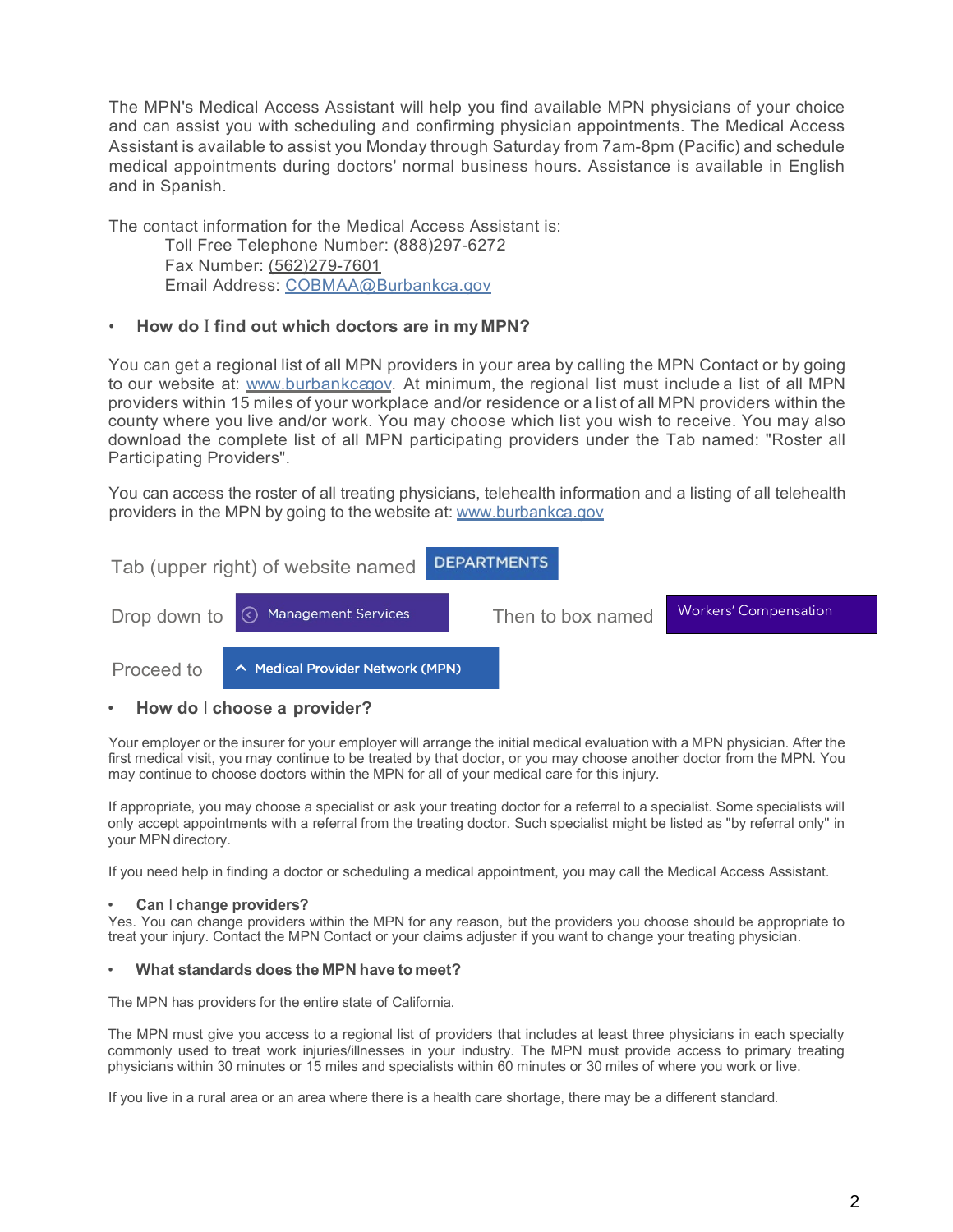After you have notified your employer of your injury, the MPN must provide initial treatment within 3 business days. If treatment with a specialist has been authorized, the appointment with the specialist must be provided to you within 20 business days of your request.

This MPN also offers a Telehealth Component. Telehealth is a voluntary option and requires consent prior to delivery of telehealth services, and consent must be documented.

- o Telehealth evaluation is done by a CA licensed physician within his/her scope of examination;
- o There are two types of telehealth providers
	- Physicians who provide services only via telehealth service
	- Physicians who provide services at physical location and also via telehealth.

In place of an appointment in person, the injured covered employee may access a physician for appropriate medical care through a telehealth program provided that the injured covered employee agrees to utilize the telehealth option. Physicians who only see injured covered employees via telehealth will not be counted if the injured covered employee does not consent prior to delivery of telehealth services by the telehealth physician.

Physicians who provides services at both a physical location and also via telehealth, will be counted in determining MPN's compliance with access standards if the physician's physical location is within 30 min or 15 miles (if Primary Treating Physician), or within 60 minutes or 30 miles (if specialist), of injured covered employee's residence or workplace.

If you have trouble getting an appointment with a provider in the **MPN,** contact the Medical Access Assistant.

If there are no MPN providers in the appropriate specialty available to treat your injury within the distance and timeframe requirements, then you will be allowed to seek the necessary treatment outside of the MPN.

### • **What if there are no MPN providers where** I **am located?**

If you are a current employee living in a rural area or temporarily working or living outside the MPN service area, or you are a former employee permanently living outside the MPN service area, the MPN or your treating doctor will give you a list of at least three physicians who can treat you. The MPN may also allow you to choose your own doctor outside of the MPN network. Contact your MPN Contact for assistance in finding a physician or for additional information.

### • **What if I need a specialist that is not available in the MPN?**

If you need to see a type of specialist that is not available in the MPN, you have the right to see a specialist outside of the MPN.

### • **What if** I **disagree with my doctor about medical treatment?**

If you disagree with your doctor or wish to change your doctor for any reason, you may choose another doctor within the MPN.

If you disagree with either the diagnosis or treatment prescribed by your doctor, you may ask for a second opinion from another doctor within the MPN. If you want a second opinion, you must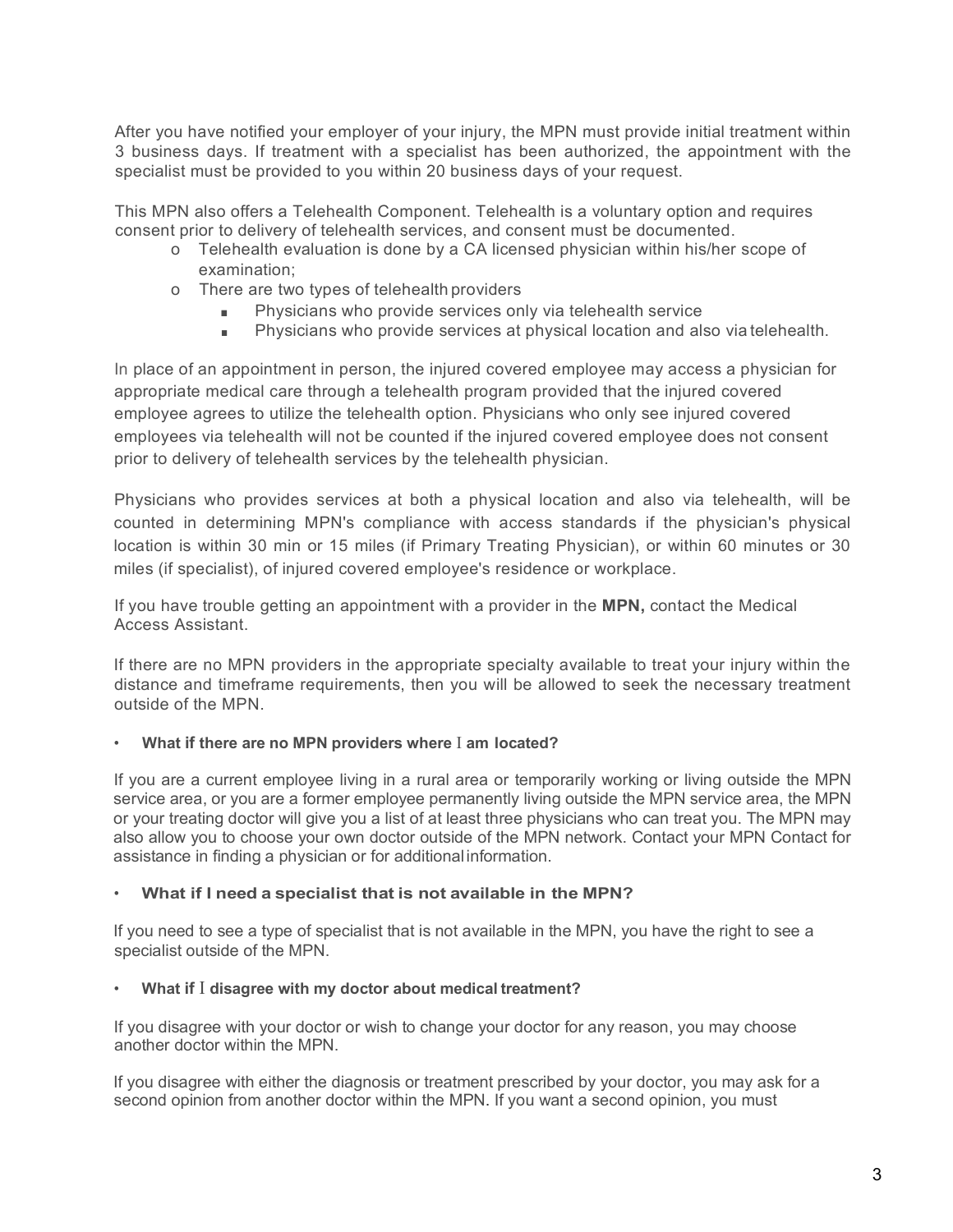contact the MPN contact or your claims adjuster and tell them you want a second opinion. The MPN should give you at least a regional or full MPN provider list from which you can choose a second opinion doctor. To get a second opinion, you must choose a doctor from the MPN list and make an appointment within 60 days. You must tell the MPN Contact of your appointment date, and the MPN will send the doctor a copy of your medical records. You can request a copy of your medical records that will be sent to the doctor.

If you do not make an appointment within 60 days of receiving the regional provider list, you will not be allowed to have a second or third opinion with regard to this disputed diagnosis or treatment of this treating physician.

If the second-opinion doctor feels that your injury is outside of the type of injury he or she normally treats, the doctor's office will notify your employer or insurer and you. You will get another list of MPN doctors or specialists so you can make another selection.

If you disagree with the second opinion, you may ask for a third opinion. If you request a third opinion, you will go through the same process you went through for the second opinion.

Remember that if you do not make an appointment within 60 days of obtaining another MPN provider list, then you will not be allowed to have a third opinion with regard to this disputed diagnosis or treatment of this treating physician.

If you disagree with the third-opinion doctor, you may ask for an MPN Independent Medical Review (MPN IMR). Your employer or MPN Contact will give you the informationon requesting an MPN Independent Medical Review and a form at the time you select a third-opinion physician.

If either the second or third-opinion doctor or MPN Independent Medical Reviewer agrees with your need for a treatment or test, you may be allowed to receive that medical service from a provider within the MPN or if the MPN does not contain a physician who can provide the recommended treatment, you may choose a physician outside the MPN within a reasonable geographic area.

# • **What if** I **am already being treated for a work-related injury before the MPN begins?**

Your employer or insurer has a *"Transfer of Care"* policy which will determine if you can continue being temporarily treated for an existing work-related injury by a physician outside of the MPN before your care is transferred into the MPN.

If your current doctor is not or does not become a member of the MPN, then you may be required to see a MPN physician. However, if you have properly predesignated a primary treating physician, you cannot be transferred into the MPN. (If you have questions about predesignation, ask your supervisor.)

If your employer decides to transfer you into the MPN, you and your primary treating physician must receive a letter notifying you of the transfer.

If you meet certain conditions, you may qualify to continue treating with a non-MPN physician for up to a year before you are transferred into the MPN. The qualifying conditions to postpone the transfer of your care into the MPN are set forth in the box below.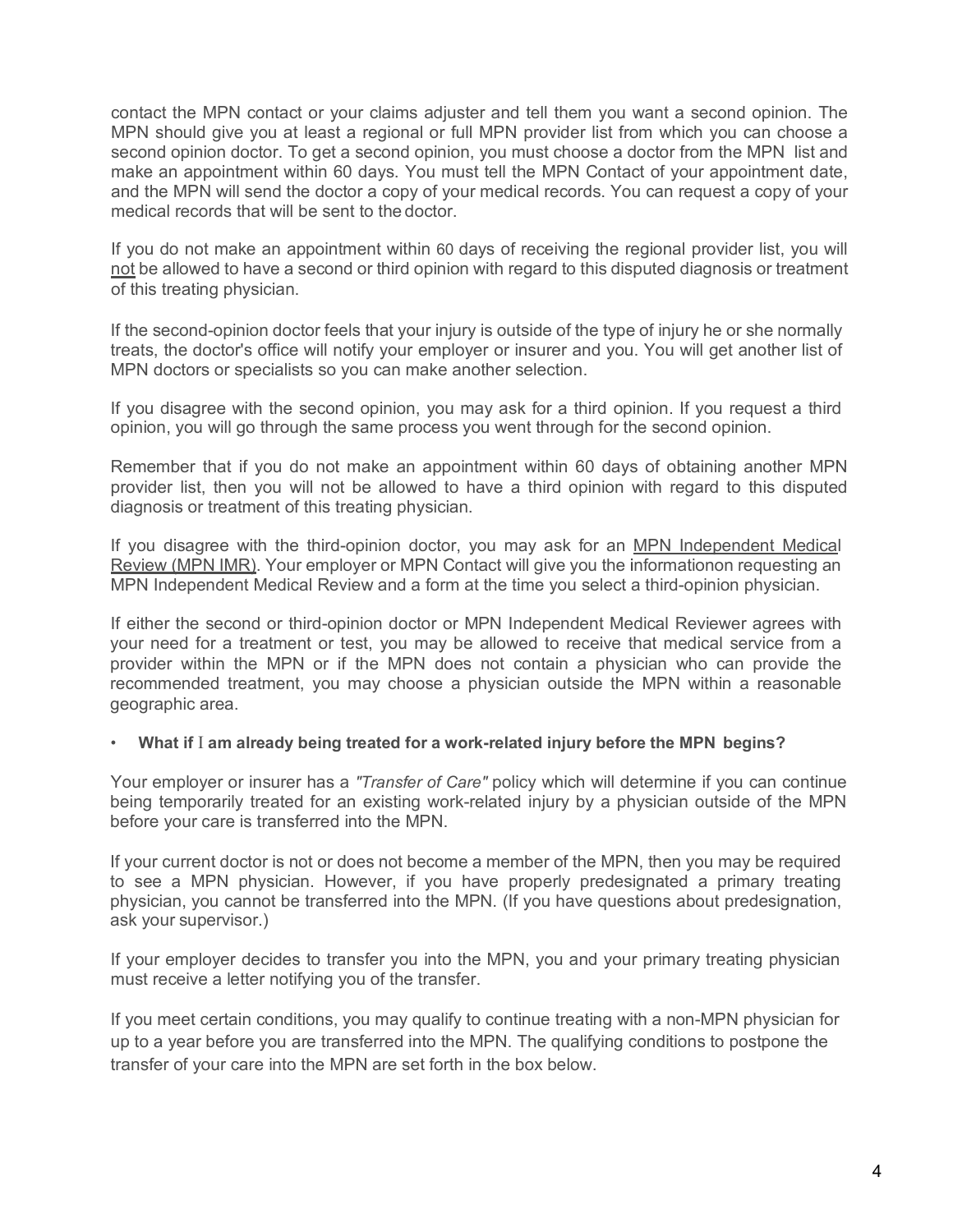# **Can | Continue Being Treated By My Doctor?**

You may qualify for continuing treatment with your non-MPN provider (through transfer of care or continuity of care) for up to a year if your injury or illness meets any of the following conditions:

- **(Acute)** The treatment for your injury or illness will be completed in less than 90 days;
- **(Serious or Chronic)** Your injury or illness is one that is serious and continues for at least 90 days without full cure or worsens and requires ongoing treatment. You may be allowed to be treated by your current treating doctor for up to one year, until a safe transfer of care can be made.
- **(Terminal)** You have an incurable illness or irreversible condition that is likely to cause death within one year or less.
- **(Pending Surgery)** You already have a surgery or other procedure that has been authorized by your employer or insurer that will occur within 180 days of the MPN effective date, or the termination of contract date between the MPN and yourdoctor.

You can disagree with your employer's decision to transfer your care into the MPN. If you don't want to be transferred into the MPN, ask your primary treating physician for a medical report on whether you have one of the four conditions stated above to qualify for a postponement of your transfer into the **MPN.**

You will need to give a copy of the report to your employer if you wish to postpone the transfer of your care. If you or your employer disagrees with your doctor's report on your condition, you or your employer can dispute it. See the complete Transfer of Care policy for more details on the dispute resolution process.

For a copy of the Transfer of Care policy, in English or Spanish, ask your MPN Contact.

# • **What if I am being treated by a MPN doctor who decides to leave the MPN?**

Your employer or insurer has a written *"Continuity of Care"* policy that will determine whether you can temporarily continue treatment for an existing work injury with your doctor if your doctor is no longer participating in the MPN.

If your employer decides that you do not qualify to continue your care with the non-MPN provider, you and your primary treating physician must receive a letter notifying you of this decision.

If you meet certain conditions, you may qualify to continue treating with this doctor for up to a year before you must choose a MPN physician. These conditions are set forth in the *"Can I Continue Being Treated By My Doctor?"* box above.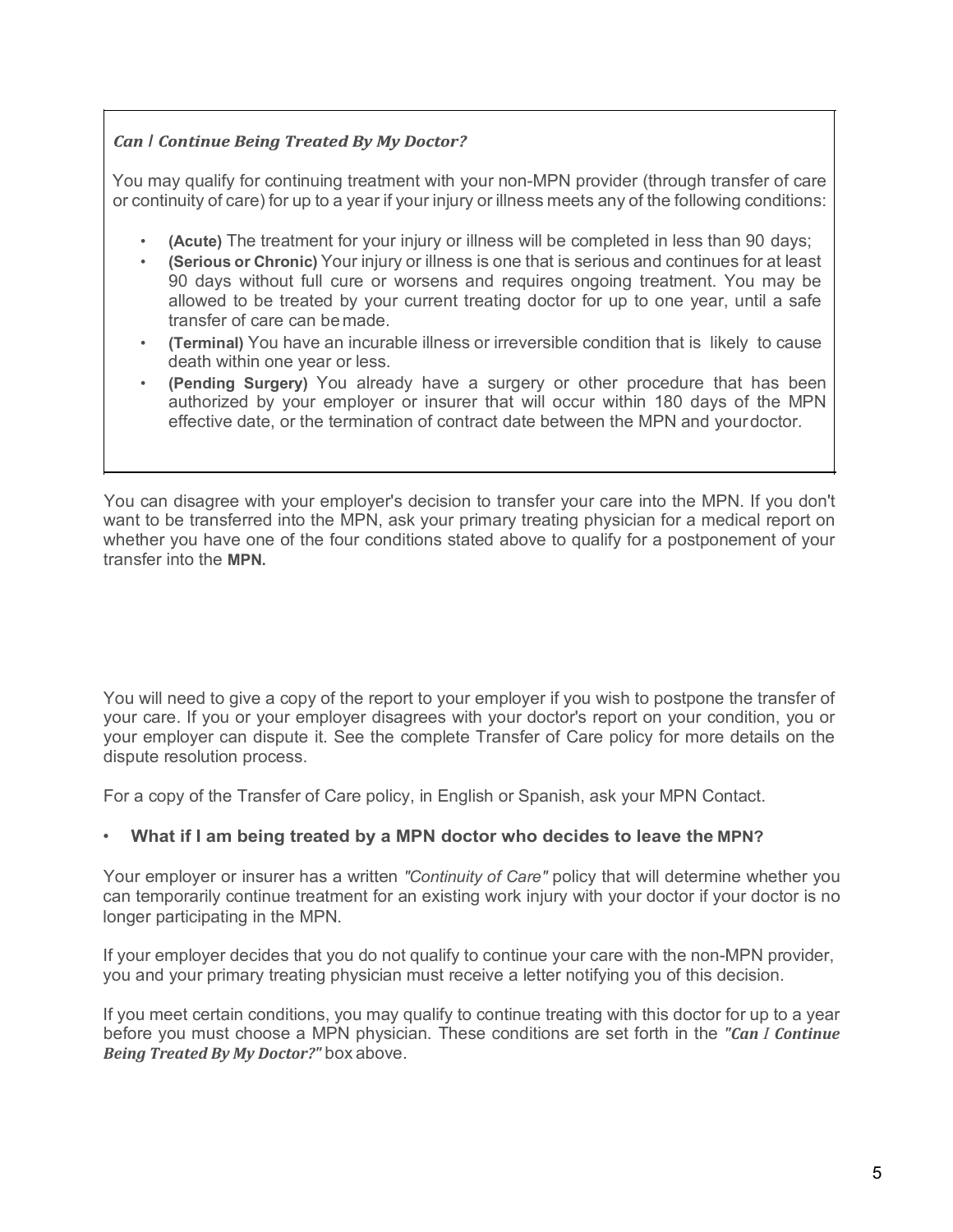You can disagree with your employer's decision to deny you Continuity of Care with the terminated MPN provider. If you want to continue treating with the terminated doctor, ask your primary treating physician for a medical report on whether you have one of the four conditions stated in the box above to see if you qualify to continue treating with your current doctor temporarily.

Your primary treating physician has 20 days from the date of your request to give you a copy of his/her medical report on your condition. If your primary treating physician does not give you the report within 20 days of your request, your employer's decision to deny you Continuity of Care with your doctor who is no longer participating in the MPN will apply, and you will be required to choose a MPN physician.

You will need to give a copy of the report to your employer if you wish to postpone the selection of another MPN doctor for your continued treatment. If you or your employer disagrees with your doctor's report on your condition, you or your employer can dispute it. See the complete Continuity of Care policy for more details on the dispute resolution process.

For a copy of the Continuity of Care policy, in English or Spanish, ask your MPN Contact.

- **What if** I **have questions or need help?**
	- **MPN Contact:** You may always contact the MPN Contact if you have questions about the use of the MPN and to address any complaints regarding theMPN.
	- **Medical Access Assistants:** You can contact the Medical Access Assistant if you need help finding MPN physicians and scheduling and confirming appointments.
	- **Division of Workers' Compensation (DWC):** If you have concerns, complaints or questions regarding the MPN, the notification process, or your medical treatment after a work-related injury or illness, you can call the DWC's Information and Assistance office at 1-800-736- 7401. You can also go to the DWC's website at [www.dir.ca.gov/dwc a](http://www.dir.ca.gov/dwc)nd click on "medical provider networks" for more information about MPNs.
	- **MPN Independent Medical Review:** If you have questions about the MPN Independent Medical Review process contact the Division of Workers' Compensation's Medical Unit at: DWC Medical Unit

P.O. Box 71010 Oakland, CA 94612 (510) 286-3700 or (800) 794-6900

# **Keepthisinformationincaseyouhaveawork-relatedinjuryorillness.**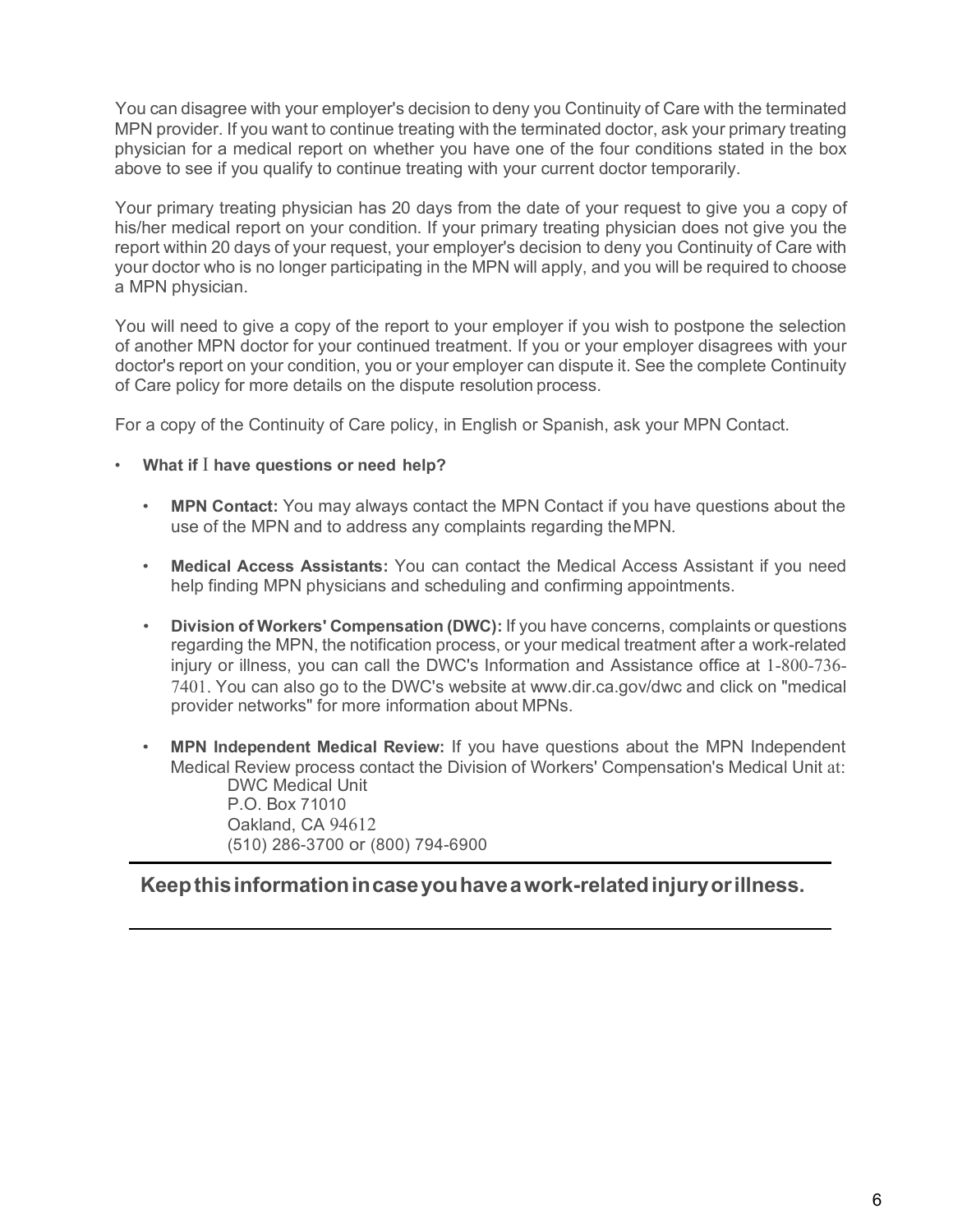# **lnformacion lmportante sobre Cuidado Medico si tiene una Lesion o Enfermedad de Trabajo.**

# **Completo Escrito Empleado Notificaci6n Re: Red de Proveedores Medicos**

(Titulo 8 del C6digo de Reglamentos de California, secci6n 9767.12)

La ley de California requiere que su empleador le proporcione y pague el tratamiento medico si se lesiona en el trabajo. Su empleador ha elegido a proporcionarle este cuidado medico utilizando una red de medicos de Compensaci6n de Trabajadores llamada Red de Proveedores Medicos ( MPN). Esta MPN es administrada por las redes de la firma Signature Networks PLUS.

Esta notificaci6n le indica lo que necesita saber sobre el programa de la MPN y describe sus derechos en la elecci6n de la atenci6n medica de las lesiones y enfermedades relacionadas con el trabajo.

# • **lQue pasa si me lesiono en eltrabajo?**

**En caso de una emergencia, debe llamar al 911 o vaya a la sala de emergencias mas cercana.** Sise lesiona en el trabajo, notifique a su empleador tan pronto como sea posible. Su empleador le proporcionara un formulario de reclamo. Cuando le notifique a su empleador que usted ha tenido una lesion relacionada con el trabajo, su empleador o asegurador hara la cita inicial con un medico de la MPN.

### • *lQue* **esuna MPN?**

Una Red de Proveedores Medicos (MPN) es un grupo de profesionales de la salud (medicos y otros proveedores medicos) utilizados por su empleador para tratar a los trabajadores lesionados en el trabajo. MPN deben permitir que los empleados tengan una selecci6n de proveedor (s). Cada MPN debe incluir una combinaci6n de medicos especializados en lesiones relacionadas con el trabajo y medicos con experiencia en areas generates de la medicina.

# • **lQue MPN es utilizado por miempleador?**

Su empleador esta utilizando el COB Medical Provider Network con el numero de identificaci6n **3152.** Debe mencione el nombre MPN y el numero de identificaci6n MPN siempre que tenga preguntas o peticiones sobre la MPN.

# • **lA quien puedo contactar si tengo preguntas sobre mi MPN?**

El contacto de la MPN indicado en esta notificaci6n sera capaz de responder a sus preguntas sobre el uso de la MPN y abordara quejas con respecto a la MPN.

El contacto para su MPN es: Telephone Number: (888) 297-6272

lnformaci6n general sobre el MPN tambien se puede encontrar en la siguiente pagina web: [www.burbankca.gov.](http://www.burbankca.gov/) Nose requiere ninguna contrasena para acceder a este MPN

# • *l* **Y si necesito ayuda para encontrar y hacer una cita con un medico?**

Acceso Medico Adjunto del MPN le ayudara a encontrar los medicos disponibles de la MPN de su elecci6n y puede ayudar con la programaci6n y confirmar citas con el medico. El acceso asistente medico esta disponible para ayudarle de tunes a sabado de 07 a.m.-8 p.m. (Pacifico) y programar citas medicas durante las horas normales de negocios de los medicos. La ayuda esta disponible en Ingles y en Espanol.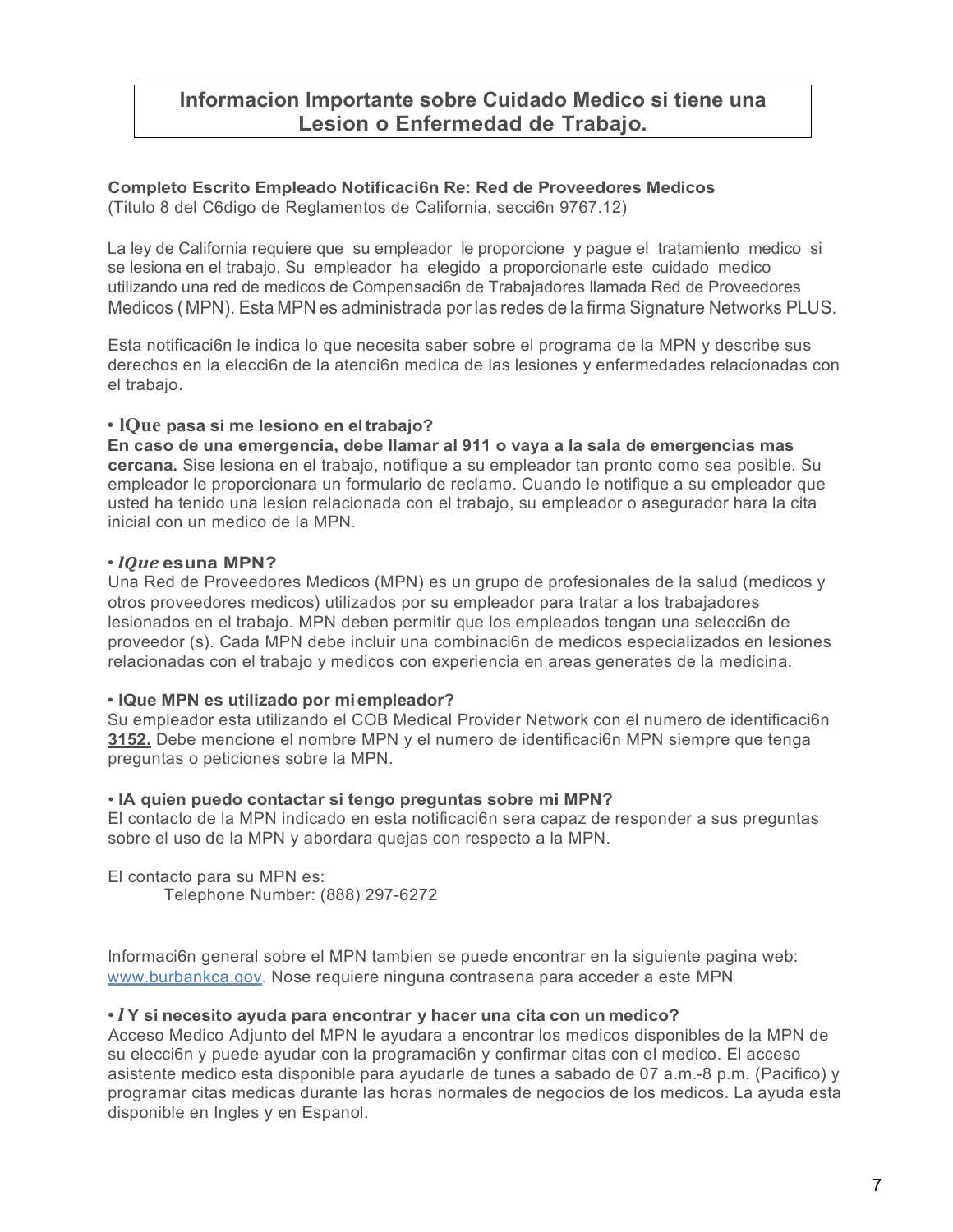La informaci6n de contacto del Asistente Medical Access es: Numero de telefono gratuito: (888) 297-7601 Fax: (562)279-7601 Direcci6n de correo electr6nico: [COBMAA@BurbankCA.gov](mailto:COBMAA@BurbankCA.gov)

### • **lC6mo averiguo que medicos estan en mi MPN?**

Puede obtener una lista regional de todos los proveedores de MPN en su area llamando al contacto de MPN o visitando nuestro sitio web en: [www.burbankca.gov.](http://www.burbankca.gov/) Como mfnimo, la lista regional debe incluir una lista de todos los proveedores de la MPN dentro de las 15 millas de su lugar de trabajo y *I* o residencia o una lista de todos los proveedores de la MPN dentro del condado donde vive y / o trabaja. Puede elegir que lista desea recibir. Tambien tiene derecho a obtener una lista de todos los proveedores de MPN si lo solicita.



Puede acceder a la lista de todos los medicos tratantes, informaci6n de telesalud y una lista de todos los proveedores de telesalud en la MPN visitando el sitio web en: [www.burbankca.gov.](http://www.burbankca.gov/)

### • **lC6mo elijo a un proveedor?**

Su empleador o la aseguradora de su empleador se encargara de la evaluaci6n medica inicial con un medico de la MPN. Despues de la primera visita medica, puede continuar siendo tratada por dicho medico, ousted puede elegir otro medico de la MPN. Puede continuar eligiendo medicos de la MPN para todo su cuidado medico para esta lesion.

En su caso, usted puede escoger un especialista o pregunte a su medico tratante que lo remita a un especialista. Algunos especialistas solo aceptaran citas con una remisi6n del medico tratante. Tai especialista podrfa ser catalogado como "solo de referencia" en el directorio del **MPN.**

Si necesita ayuda para encontrar un medico o programar una cita medica, puede llamar al Asistente Medical Access.

#### • **lPuedo cambiar de proveedor?**

SI. Usted puede cambiar de proveedores dentro de la MPN por cualquier raz6n, pero los proveedores que elija deben ser apropiados para tratar su lesion. P6ngase en contacto con el contacto de la MPN o a su ajustador de reclamos si desea cambiar su medico tratante.

• *lQue* requisitos debe tener la MPN cumplir?

El MPN tiene proveedores en todo el estado de California.

El MPN debe darle acceso a una lista de proveedores regionales que incluya por lo menos tres medicos de cada especialidad comunmente utilizados para tratar lesienes / enfermedades en su industria. La MPN debe proporcionarles acceso a medicos de atenci6n primaria dentro de 30 minutes e 15 millas y especialistas dentro de 60 minutes e 30 millas de donde usted vive e trabaja.

Si usted vive en una zona rural e un area donde hay una escasez de atenci6n medica, puede haber un criteria diferente.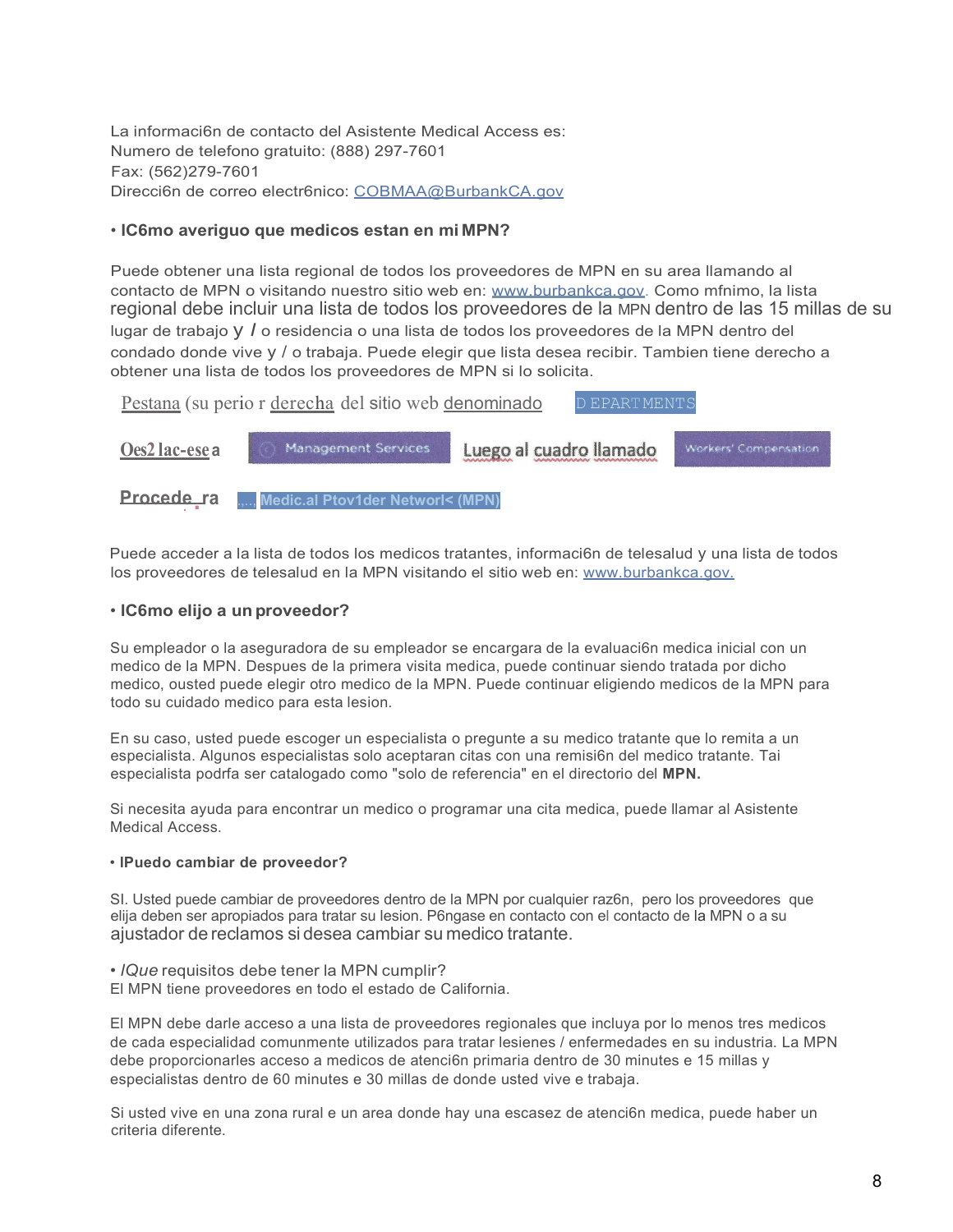Despues de haber notificado a su empleador de su lesion, el MPN debe proporcionarle tratamiento inicial dentro de 3 dfas habiles. Si el tratamiento con un especialista haya sido autorizada, la cita con el especialista se debe proporcionar en un plazo de 20 dfas habiles de su solicitud.

Este MPN tambien ofrece un componente de telesalud. La telesalud es una opci6n voluntaria y requiere consentimiento antes de la prestaci6n de servicios de telesalud, y el consentimiento debe estar documentado.

- La evaluaci6n de telesalud la realiza un medico con licencia de CA dentro del alcance de su examen;
- Hay dos tipos de proveedores de telesalud
	- o ::J Medicos que brindan servicios solo a traves del servicio de telesalud
	- o ::J Medicos que brindan servicios en ubicaci6n fisica y tambien a traves de telesalud.

En lugar de una cita en persona, el empleado cubierto lesionado puede acceder a un medico para recibir atenci6n medica adecuada a traves de un programa de telesalud, siempre que el empleado cubierto lesionado acepte utilizar la opci6n de telesalud. Los medicos que solo atienden a empleados cubiertos lesionados a traves de telesalud no seran contados si el empleado cubierto lesionado no da su consentimiento antes de que el medico de telesalud les brinde los servicios de telesalud.

Los medicos que brindan servicios tanto en una ubicaci6n fisica coma a traves de telesalud, se contaran para determinar el cumplimiento de la MPN con las estandares de acceso si la ubicaci6n fisica del medico se encuentra dentro de los 30 minutos o 15 millas (si es el medico tratante primario), o dentro de los 60 minutos o 30 millas (si es especialista), de la residencia o lugar de trabajo del empleado cubierto lesionado.

Si tiene problemas para conseguir una cita con un proveedor dentro de la **MPN,** comunrquese con el Asistente de Acceso Medico.

Si no hay proveedores de la MPN en la especialidad apropiada para tratar su lesion dentro de los requisitos de distancia y el calendario, entonces se le permitira buscar el tratamiento necesario fuera de la MPN.

### • **lQue pasa si no hay proveedores de la MPNdonde estoy localizado?**

Si usted es un empleado actual que vive en una zona rural o temporal que trabajan o viven fuera del area de servicio de la MPN, ousted es un ex empleado permanente que viven fuera del area de servicio de la MPN, el MPN o su medico tratante le dara una lista de al menos tres medicos que lo puedan atender. El MPN tambien puede permitirle elegir su propio medico fuera de la red MPN. P6ngase en contacto con su MPN para asistencia en la busqueda de un medico o para informaci6n adicional.

• lQue pasa si necesito un especialista que no esta disponible en el **MPN?** Si usted necesita ver a un tipo de especialista que no esta disponible en el MPN, usted tiene el derecho de ver a un especialista fuera de la MPN.

#### • **lQue pasa si no estoy de acuerdo con mi medico sobre tratamiento medico?**

Si no esta de acuerdo con su medico o desea cambiar de medico por cualquier raz6n, usted puede elegir otro medico dentro de la MPN.

Si no esta de acuerdo con el diagn6stico o con el tratamiento prescrito por sumedico, usted puede pedir unasegunda opini6n de otro medico dentro de la MPN. Si usted quiere una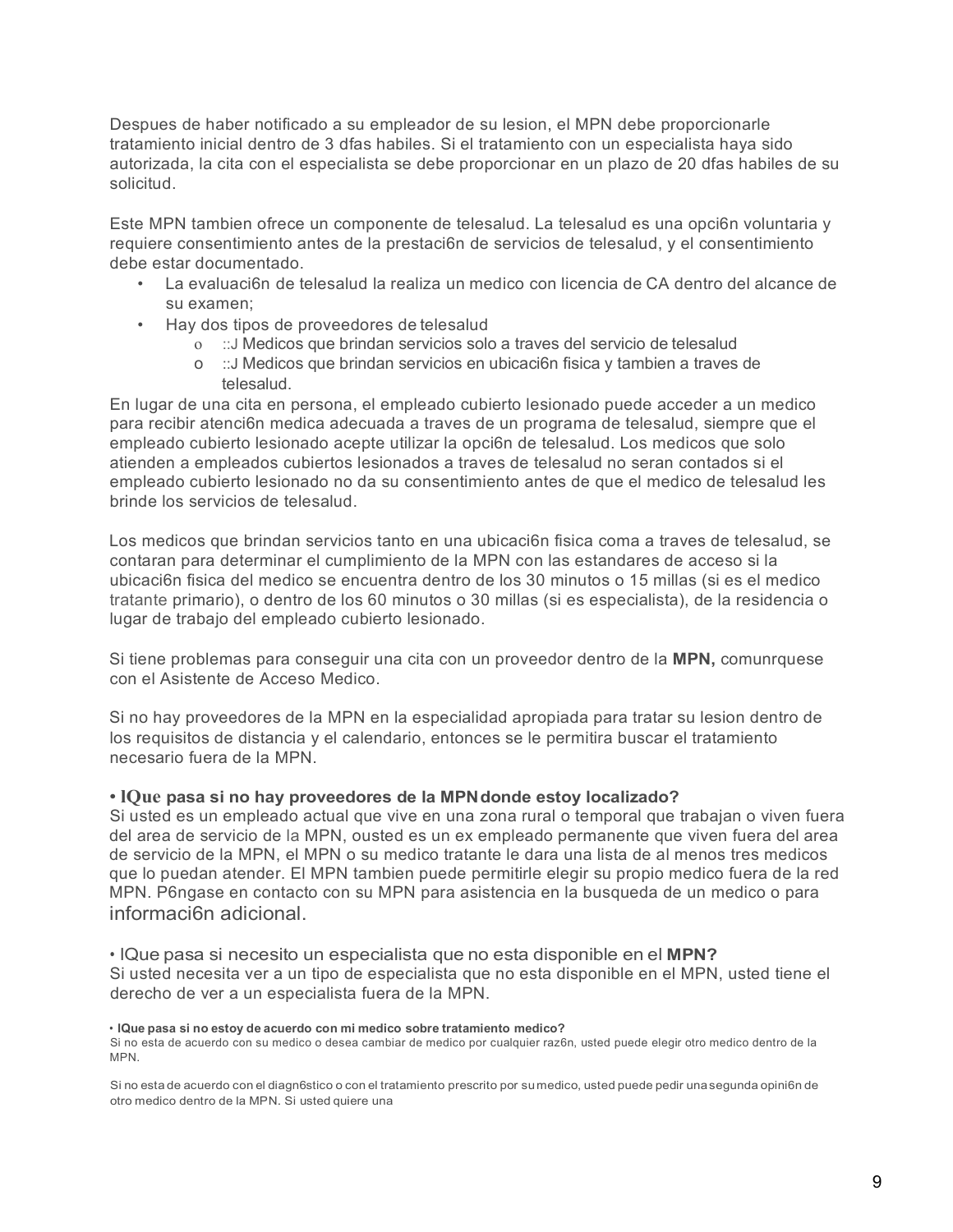segunda opinion, debe ponerse en contacto con el contacto de la MPN o a su ajustador de reclamos y decirles que quiere una segunda opinion. El MPN debe darle al menos una lista regional o completo proveedor de la MPN de la cual se puede elegir un medico de la segunda opinion. Para obtener una segunda opinion, debe elegir un medico de la lista de la MPN y hacer una cita dentro de los 60 dfas. Usted debe decirle al contacto de la MPN de su cita, y el MPN le mandara al medico una copia de su historia elfnica. Usted puede solicitar una copia de sus registros medicos que seran enviados al medico.

Si usted no hace una cita dentro de los 60 dfas de recibir la lista regional de proveedores, no se le permitira tener una segunda o tercera opinion con respecto a este diagn6stico o tratamiento de este medico tratante en disputa.

Si el medico de segunda opinion considera que su lesion esta fuera del tipo de lesion que trata normalmente, la oficina del medico le notificara a su empleador o asegurador y usted. Se le enviara otra lista de medicos o especialistas MPN para que pueda hacer otra seleccion.

Si no esta de acuerdo con la segunda opinion, puede solicitar una tercera opinion. Si usted solicita una tercera opinion, usted pasara por el mismo proceso que paso para la segunda opinion.

Recuerde que si usted no hace una cita dentro de 60 dfas de recibir la otra lista de proveedores de MPN, entonces no le permitira obtener una tercera opinion con respecto a este diagnostico o tratamiento de este medico tratante en disputa.

Si no esta de acuerdo con el doctor de tercera opinion, usted puede solicitar una MPN Revision Medica lndependiente **(MPN IMR).** Su empleador o MPN le dara informacion sobre como solicitar una Revision Medica lndependiente y un formulario en el momento de seleccionar un medico de tercera opinion.

Si la segunda o tercera opinion medico o MPN Evaluador Medico lndependiente esta de acuerdo con su necesidad de un tratamiento o prueba, se le puede permitir al recibir el servicio medico de un proveedor dentro de la MPN o si la MPN no contiene un medico que puede proporcionar el tratamiento recomendado, usted puede elegir un medico fuera de la MPN dentro de un area geografica razonable.

### • *lQue* **pasa si ya estoy recibiendo tratamiento por una lesion relacionada con el trabajo antes de que comience la MPN?**

Su empleador o asegurador tiene una polftica de "Transferencia de Cuidado" que determinara si usted puede continuar siendo temporalmente atendido por una lesion relacionada con el trabajo existente par un medico fuera de la MPN antes de que su cuidado sea transferido a la MPN.

Si su medico actual no es o no se convierte en un miembro de la MPN, entonces es posible que tenga que ver a un medico de la MPN. Sin embargo, si usted ha designado previamente un medico para atenderlo, usted no puede ser transferido a la MPN. (Si usted tiene preguntas acerca de la designacion previa, pregunte a su supervisor.)

Si su empleador decide transferirlo a la MPN, usted y su medico tratante primario deben recibir una carta notificandole de la transferencia.

Si usted cumple con ciertas condiciones, usted puede calificar para continuar el tratamiento con un medico fuera de la MPN hasta par un ano antes de ser transferido a la MPN. Los requisitos para posponer la transferencia de su atenci6n a la MPN se exponen en el cuadro de abajo.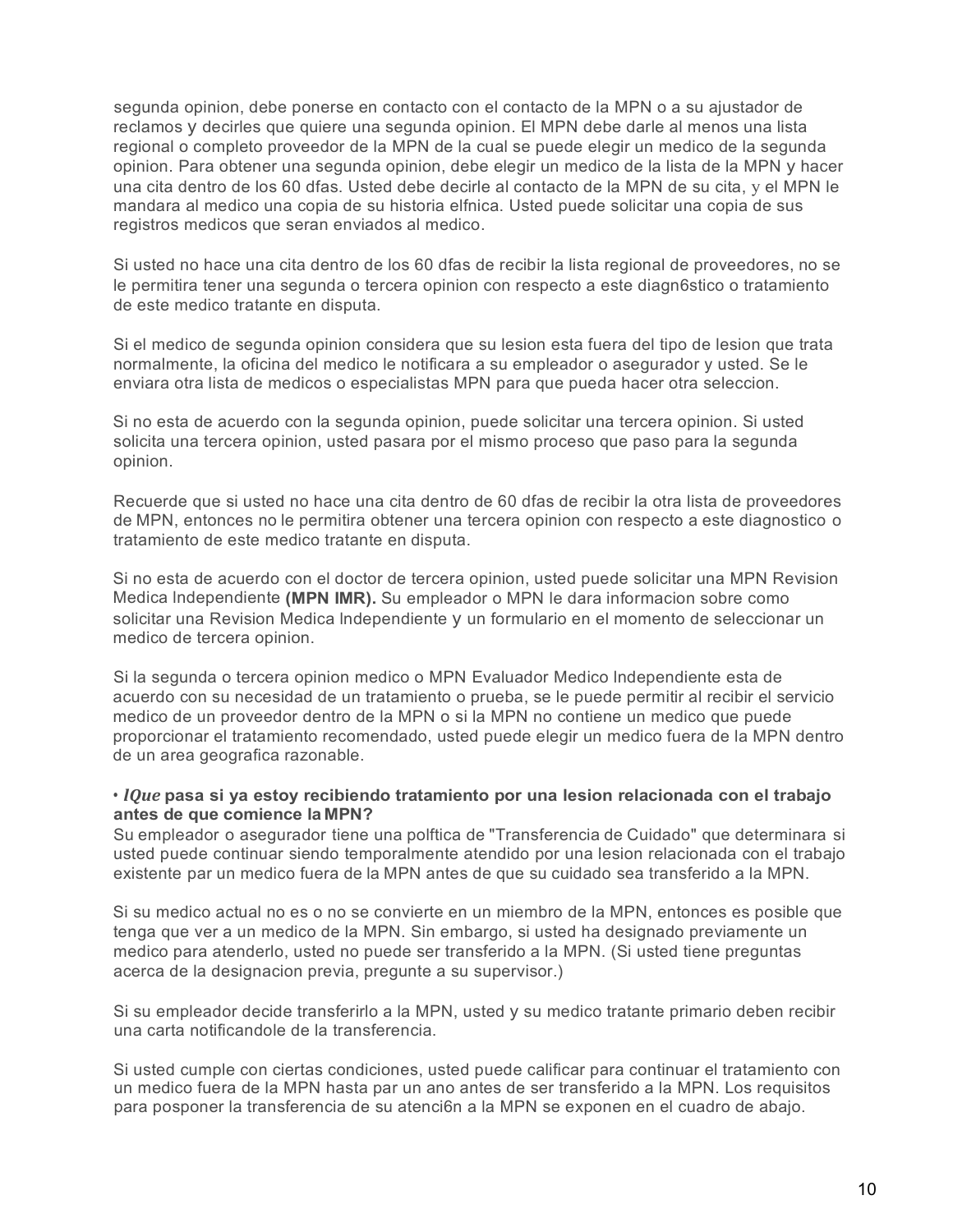## IPuedo continuar recibiendo tratamiento por mi doctor?

Usted puede calificar para el tratamiento con su proveedor no MPN (por trasferencia de cuidado o continuidad de cuidado) continuar hasta por un ano si su lesion o enfermedad cumple alguna de las siguientes condiciones:

• (Agudo) El tratamiento para su lesion o enfermedad se concluira en menos de 90 dfas;

• (Afecciones cronicas o graves) Su lesion o enfermedad se considera grave y continua por lo menos 90 dfas sin una cura total o empeora y requiere tratamiento continuo. Se le puede permitir ser tratado por su medico actual hasta por un ario, hasta que una transferencia segura de la atencion se puede hacer.

• (Terminal) Usted tiene una enfermedad incurable o condicion irreversible que probablemente cause la muerte dentro de un ano o menos.

• (En espera de Cirugfa) Usted ya tiene una cirugra u otro procedimiento que ha sido autorizado por su empleador o asegurador que ocurrira dentro de los 180 dfas de la fecha efectiva de la MPN o la fecha de terminaci6n del contrato entre la MPN y su medico.

El medico que lo esta atendiendo tiene 20 dfas a partir de la fecha de su peticion para darle una copia de su / su informe sabre su condici6n. Si su medico de atenci6n primaria no le da el informe dentro de los 20 dfas de su petici6n, el empleador podra transferir su cuidado a la MPN y estara obligado a utilizar un medico de la MPN.

Tandra que darle una copia del informe a su empleador si usted desea posponer la transferencia de su atenci6n. Si usted o su empleador no esta de acuerdo con el informe de su medico sobre su condici6n, usted o su empleador pueden disputarlo. Ver la Transferencia de transferencia de cuidado para mas detalles sabre el proceso de resoluci6n de disputas.

Para obtener una copia de la transferencia de cuidado, en Ingles o Espanol, preguntele a su contacto en la **MPN.**

• **t0ue pasa si estoy siendo tratado por un medico de la MPN que decide dejar la MPN?**  Su empleador o asegurador tiene una *"continuidad de la atenci6n"* por escrito, la cual determinara si puede continuar temporalmente su tratamiento por una lesion laboral existente con sumedico si su medico ya no esta participando en la MPN.

Si su empleador decide que usted no califica para continuar su tratamiento con el proveedor fuera de la MPN, usted y su medico tratante primario deben recibir una carta notificandole de esta decision.